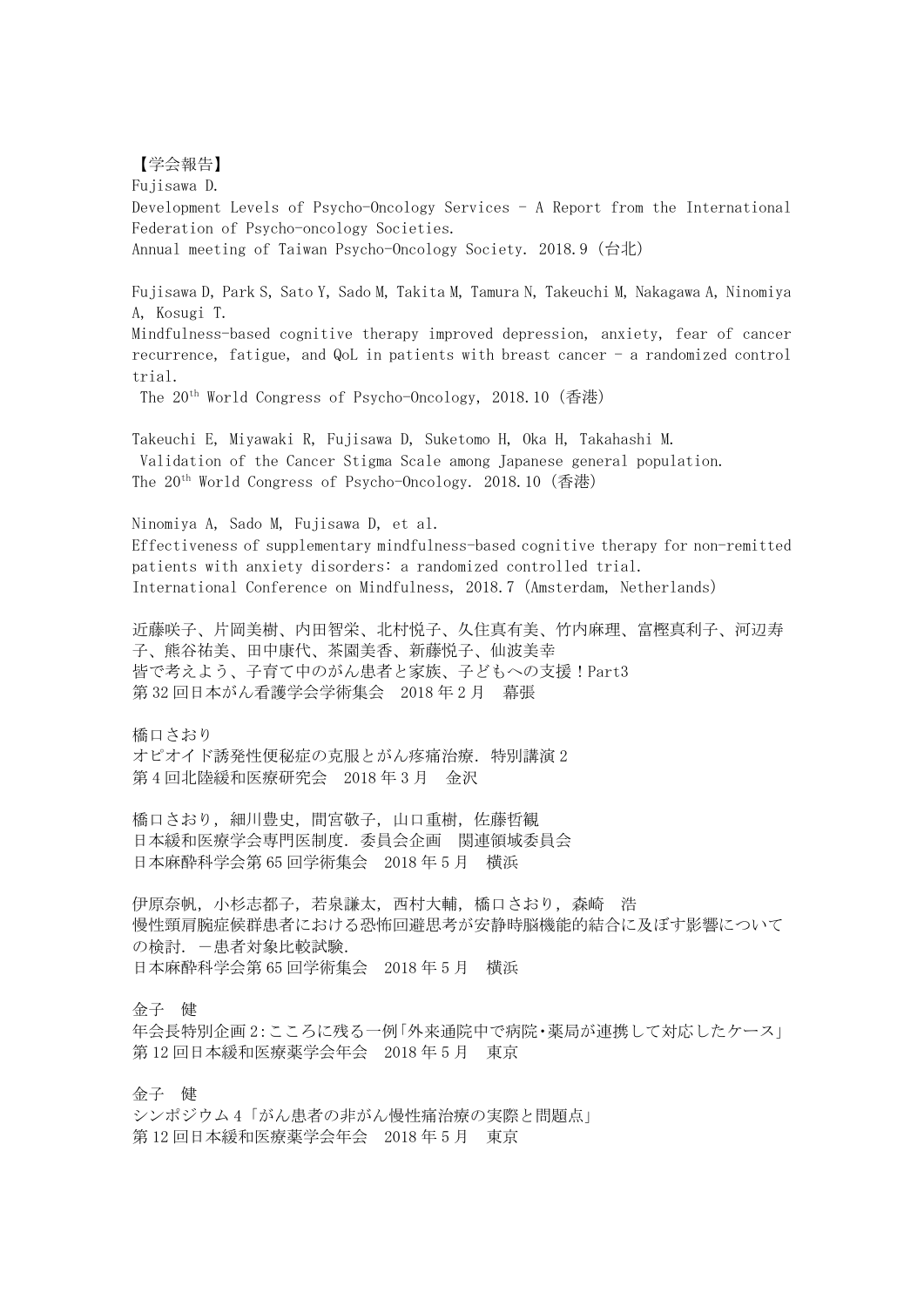金子 健

シンポジウム 23「地域に根差した地域住民に理解のある緩和ケアをめざした病院薬剤師・ かかりつけ薬剤師の連携の在り方 ~健康サポート薬局の広がりをふまえて~」 第 12 回日本緩和医療薬学会年会 2018 年 5 月 東京

松本高広、金子健 他

緩和医療領域薬剤師養成研究会による薬剤師の緩和医療知識向上の成果 第 12 回日本緩和医療薬学会年会 2018 年 5 月 東京

大岸美和子、瀧野陽子、竹内麻理、金子健、櫻井洋臣、木村理恵子、須山郁子、田中康代、 藤田幸子、伊原奈帆、橋口さおり 当院でのナルデメジンシトリル酸塩の使用経験 第 23 回日本緩和医療学会学術大会 2018 年 6 月 神戸

藤澤大介

マインドフルネスをストレス・ケアにいかす.PAL ランチョンセミナー 第 23 回日本緩和医療学会学術大会 2018 年 6 月 神戸

藤澤大介

人生の意味と Meaning-centered psychotherapy 第 23 回日本緩和医療学会学術大会 2018 年 6 月 神戸

朴 順禮、藤澤大介、佐藤寧子、他

乳がん患者へのマインドフルネス認知療法の有効性-無作為化比較試験-第 23 回日本緩和医療学会学術大会 2018 年 6 月 神戸

朴 順禮、藤澤大介、佐藤寧子、佐渡充洋、二宮 朗、小杉哲平、瀧田結香、田村法子、 森下純子、竹内麻理、橋口さおり 医療従事者へのマインドフルネスプログラム(Mindfulness for health professionals building resilience and compassion: MHALO プログラムの実施可能性に関する研究 第 23 回日本緩和医療学会学術大会 2018 年 6 月 神戸

金子 健

ワークショップ 3 在宅で役に立つ緩和医療領域薬剤師養成講座 (基礎編) 第2弾 第 11 回日本在宅薬学会学術大会 2018 年 7 月 大阪

竹内麻理,藤澤大介,角甲純 がん患者の終末期のせん妄に対してせん妄症状の軽減を目的として推奨されるアプローチ にはどのようなものがあるか? 第 31 回日本サイコオンコロジー学会 2018 年 9 月 金沢

金子 健

シンポジウム 14 使いこなしたいプラセボ効果!気をつけたいノセボ効果! 第 31 回日本サイコオンコロジー学会 2018 年 9 月 金沢